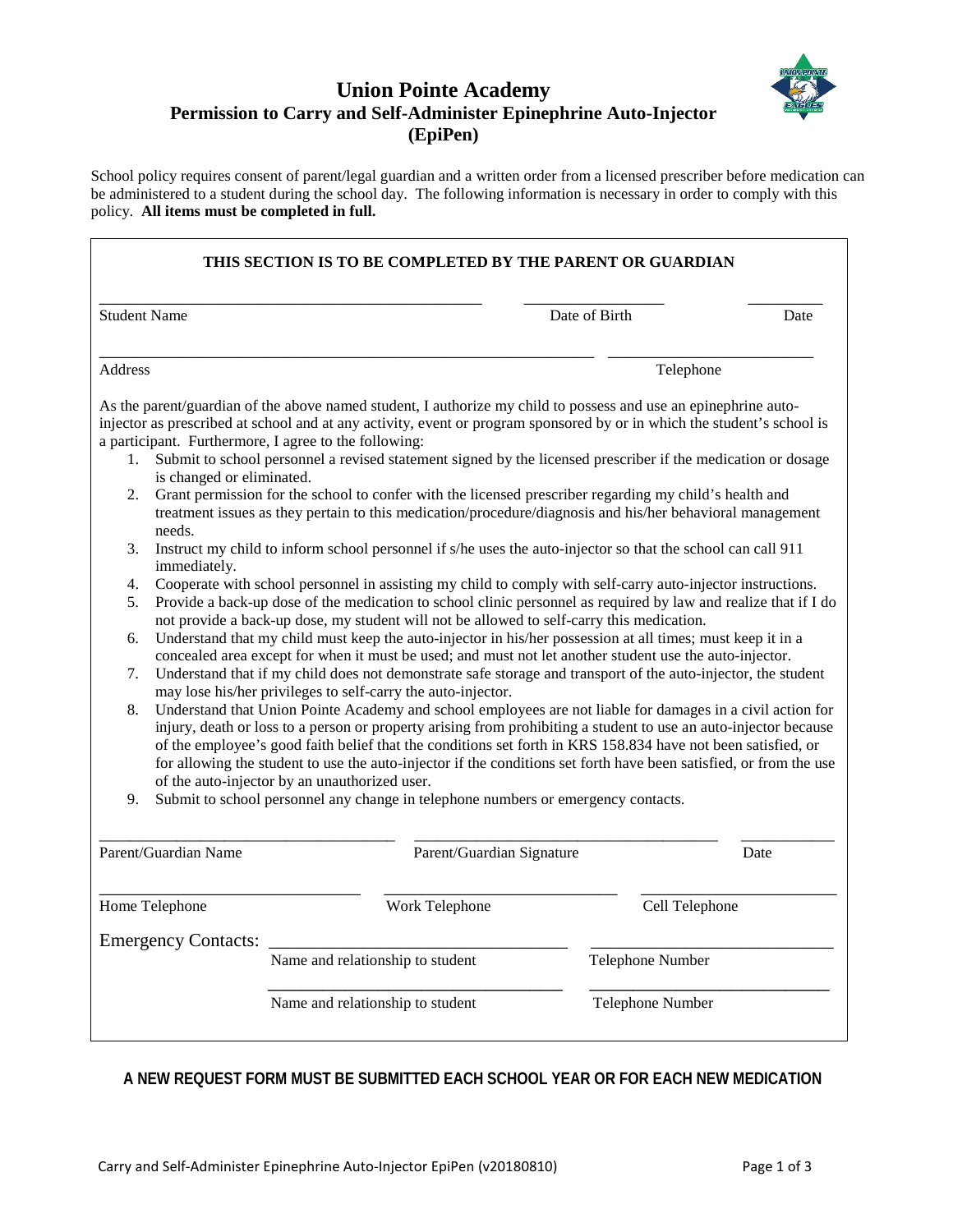| Authorization for Student Possession and Use of an Epinephrine Auto-Injector (KRS 158.834) |                                                                                                                 |               |                                            |  |
|--------------------------------------------------------------------------------------------|-----------------------------------------------------------------------------------------------------------------|---------------|--------------------------------------------|--|
| <b>Student Name</b>                                                                        |                                                                                                                 | Date of Birth |                                            |  |
| <b>Student Address</b>                                                                     |                                                                                                                 |               |                                            |  |
|                                                                                            | This section must be completed and signed by the licensed prescriber.                                           |               |                                            |  |
| Diagnosis                                                                                  | Medication                                                                                                      | Dosage        | Route                                      |  |
| Time to be Administered                                                                    | Date to End<br>Date to Begin                                                                                    |               | (or end of school year whichever is first) |  |
|                                                                                            | Procedures for School Employees if the student is unable to administer the medication or if it does not produce |               |                                            |  |
| <b>Possible Severe Adverse Reactions:</b>                                                  |                                                                                                                 |               |                                            |  |
|                                                                                            |                                                                                                                 |               |                                            |  |
|                                                                                            |                                                                                                                 |               |                                            |  |
| Licensed Prescriber's Name                                                                 | Licensed Prescriber's Signature                                                                                 |               | Date                                       |  |
| <b>Address</b>                                                                             | <b>Emergency Telephone Number</b>                                                                               | Fax Number    |                                            |  |